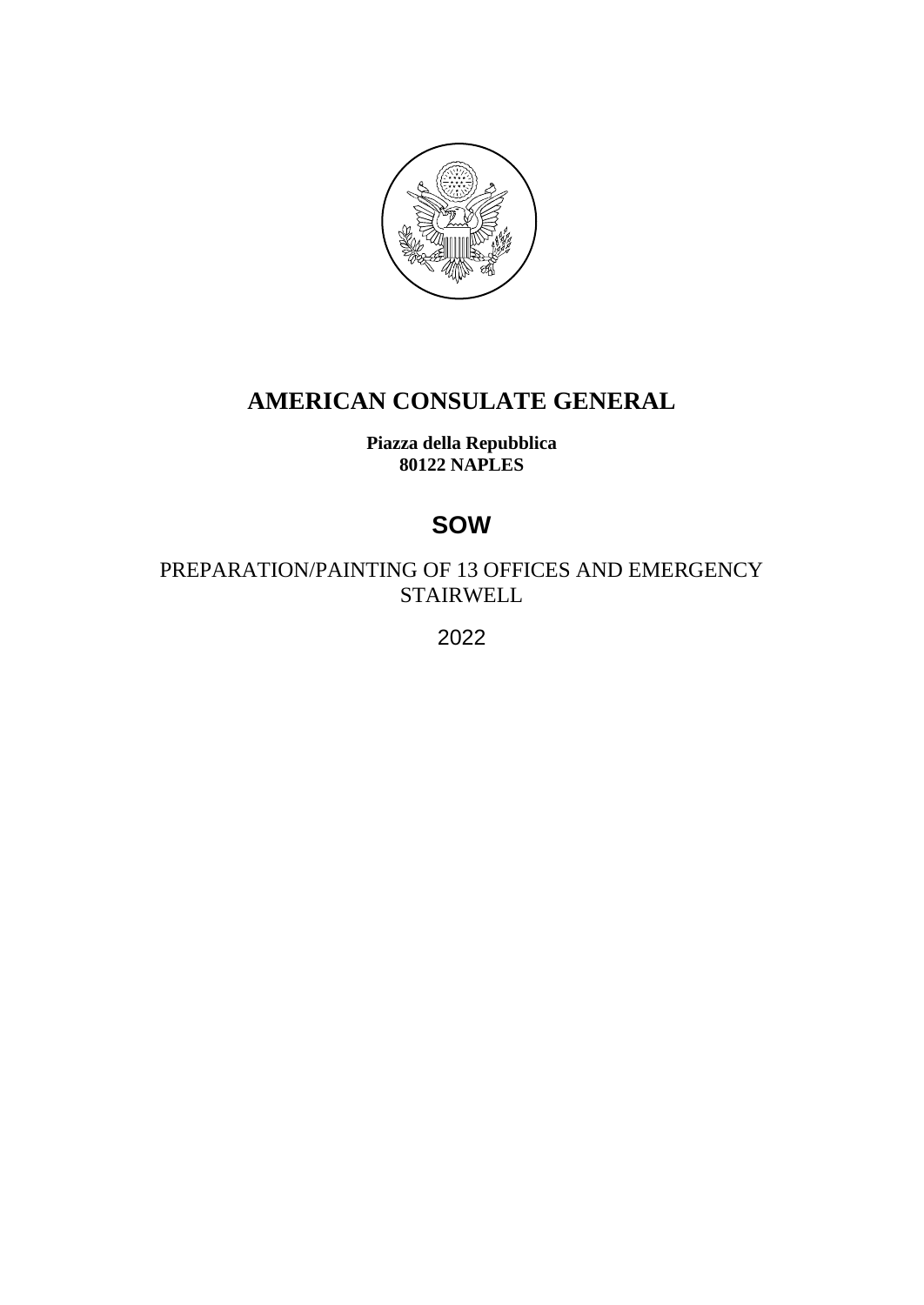#### CHAPTER 1

#### **FOREWORD**

The Consulate of the United States of America in Naples, Italy solicits an offer for works related to painting and general repairs for the 13 offices and the main emergency stairwell in the American Consulate General building located in Naples.

#### CHAPTER 2

#### **GENERAL**

• The solicitation is for painting and general repairs related to the painting project of Consulate General offices with all material needed and requirements listed in the following paragraphs.

• The contractor shall supply all the materials and equipment, skilled and unskilled labor, technical supervision, as well as logistical and administrative support. The contractor shall also supply all accessory services such as: transportation, equipment and tools, leasing of any necessary equipment, disposal of debris, cleaning of the work area and all else necessary to complete the project in compliance with the present specifications.

• Maximum attention is required for the safety of personnel at work on the site, including COVID certifications and procedures. The workers must operate in compliance with standard codes, using tools with safety features and Personal Protective Equipment (PPE). Plus, all workers have to follow the Consulate General security procedure such as having the badge with them all times and being escorted by authorized personnel.

No smoking is allowed inside the consulate building. There is a external dedicated area, any infraction will not be tolerated and will result in immediate removal without further notice.

Temporary safety protection measures such as safety switches, scaffolding, and others for third parties shall be installed by the Contractor with care and attention.

• The Contractor shall be responsible for submitting, in a timely fashion, for approval by the COR, samples of materials and supplies to be used.

• It shall be the contractor's responsibility to verify all the quantities.

#### **Art. 2.1 DEFINITIONS**

A glossary of terms and relative equivalents used in the drawing up of the tender documents is indicated hereunder:

**Client, Administration, Project Supervisor, COR, CO:** all these denominations identify the technical administrative staff who will handle the contract on behalf of the Consulate General of the United States of America.

**Contracting Company, Contractor:** all these denominations identify the subject that undertakes to carry out the work described in the contract.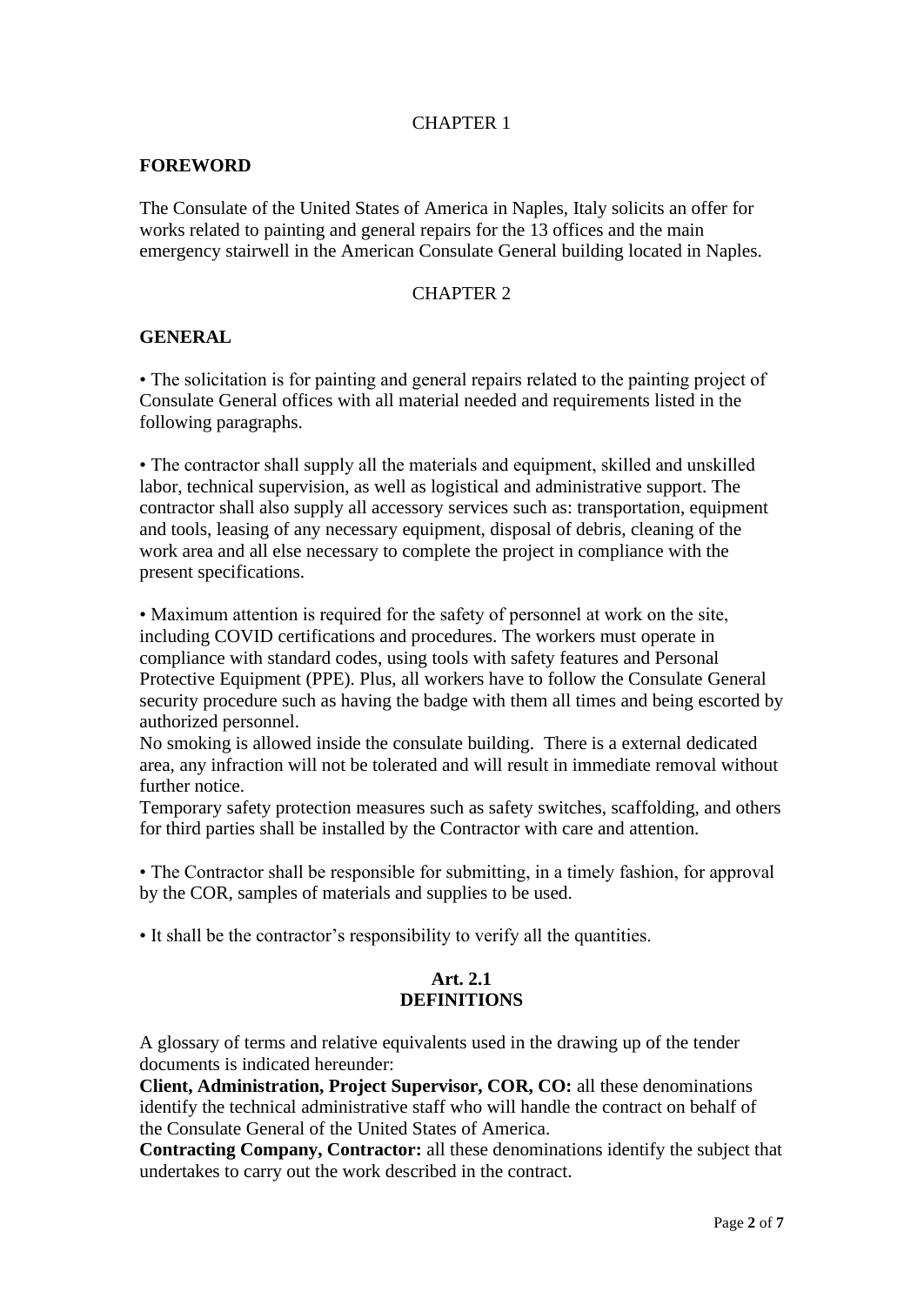**Contract, Purchase Order (P.O.), Work Order:** these terms identify the contract document with which the project is awarded.

### **Art. 2.2 DESCRIPTION OF WORK**

• Starting on June  $13<sup>th</sup>$ , 2022 until August  $30<sup>th</sup>$ , 2022 (in different phases), the Contractor shall be responsible for executing the following work:

# **GENERAL SPECS AND QUANTITIES**

Technical specifications for general repairs and painting of all interior surfaces (walls and ceilings) of the  $2<sup>nd</sup>$  floor (one office),  $3<sup>rd</sup>$  floor (seven offices),  $4<sup>th</sup>$ floor (five offices) for a total of 13 offices and the main emergency stairwell (A). The project will be conducted in different phases based on the departure of officers and new arrivals.

1. Move all the furniture in the working areas to allow painting and repositioning of all the moved items at the end of the works. Preparation will include protection, with towels or cardboard, all floors, decorative items, furniture previously moved to the center of the room, chandeliers, ceiling lights, handles and everything else present in the working areas.

Euro:

2. Painting of offices' walls located on the  $2<sup>nd</sup>$ ,  $3<sup>rd</sup>$  and  $4<sup>th</sup>$  floor, after the removal of the detached painting, including wall repairs with plastering repairs, proper preparation with a primer coat and two additional coats, in the same color as the original.

\*see specs #1

Total Sq. Mts 950

3. Painting of the ceilings of the  $3<sup>rd</sup>$  floor office (CG's office), after the removal of the detached painting, including wall repairs with plastering repairs, proper preparation with a primer coat and two additional coats, color to be determined to the original. \*see specs #2

Total Sq. Mts 60

4. Painting of the wood doors, after removing the loose paint, checking and repairing all hinges and locks, proper preparation with a primer coat and two additional coats, same color to the original.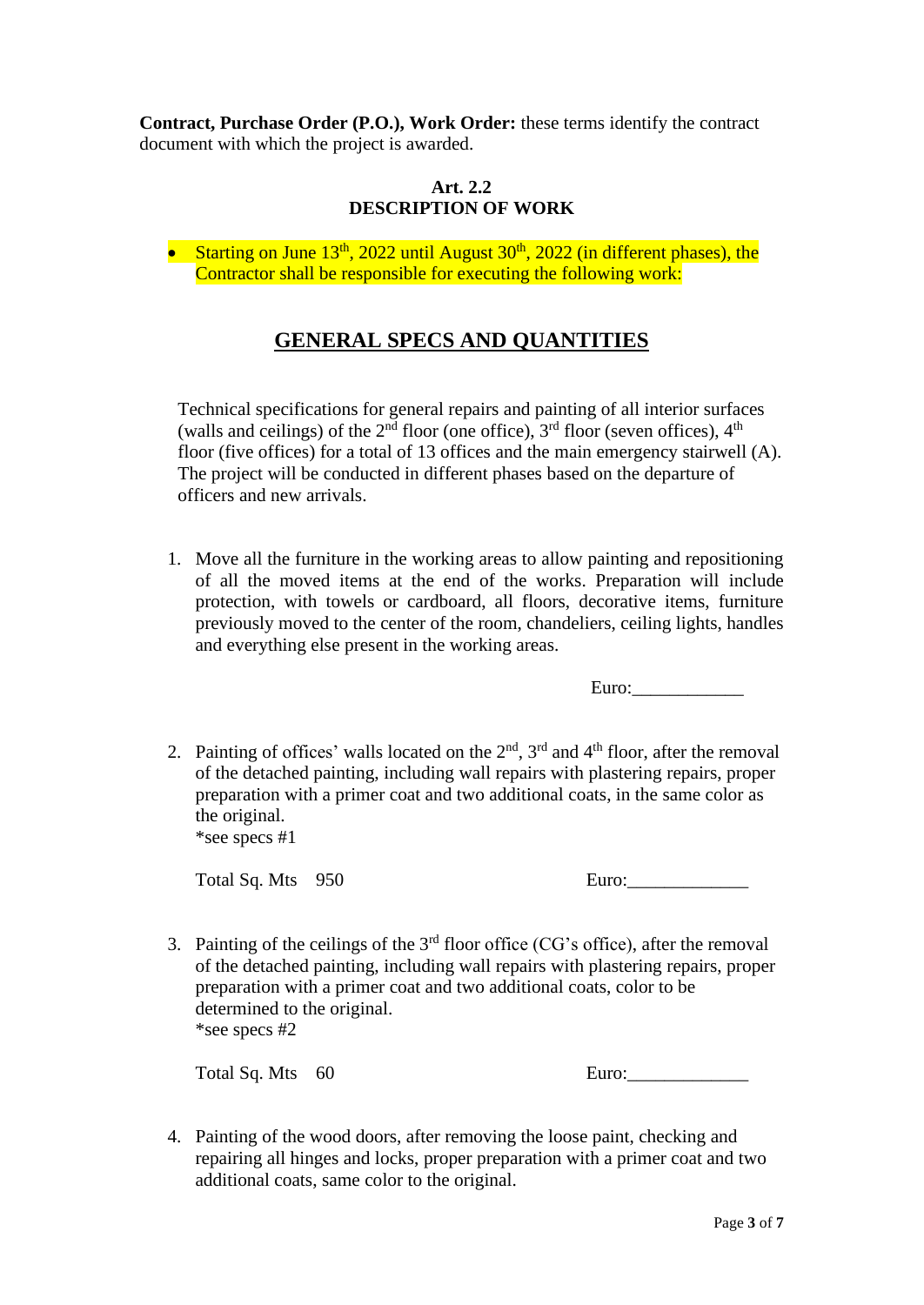\*see specs # 3

Tot. No. 21 Doors Euro:

5. Painting of the emergency stairwell wall from the basement to the  $5<sup>th</sup>$  floor, after the removal of the loose paint, including wall repairs with plastering repairs, proper preparation with a primer coat and two additional coats, same color to the original. \*see specs #1

Total Sq. Mts 350 Euro: Euro:

6. Painting of the emergency stairwell ceilings from the basement to the  $5<sup>th</sup>$  floor, after the removal of the detached painting, including wall repairs with plastering repairs, proper preparation with a primer coat and two additional coats, same color to the original. \*see specs #2

Total Sq. Mts 100 Euro:

7. Replacement of false ceiling tiles, between the stairwell and the lift in the basement area, by removing and disposal of the old ones and proper repairing of false ceiling panels supports.

Tot. N. of panels 15 Euro:

8. Painting of the iron doors, after removing the detached paint, checking and repairing all hinges and locks, proper preparation with a primer coat and two additional coats, same color to the original. \*see specs # 3

Tot. No. 2 Doors

| Euro: |  |  |  |
|-------|--|--|--|
|       |  |  |  |

# **PAINT SPECS**

- **# 1 SIKKENS – ALPHAMAT SF**
- **# 2 SIKKENS – ALPHA TEX Schimmelwerend SF**
- **# 3 SIKKENS - RUBBOL BL SATURA**

**Please note that the paint specified above are water-based**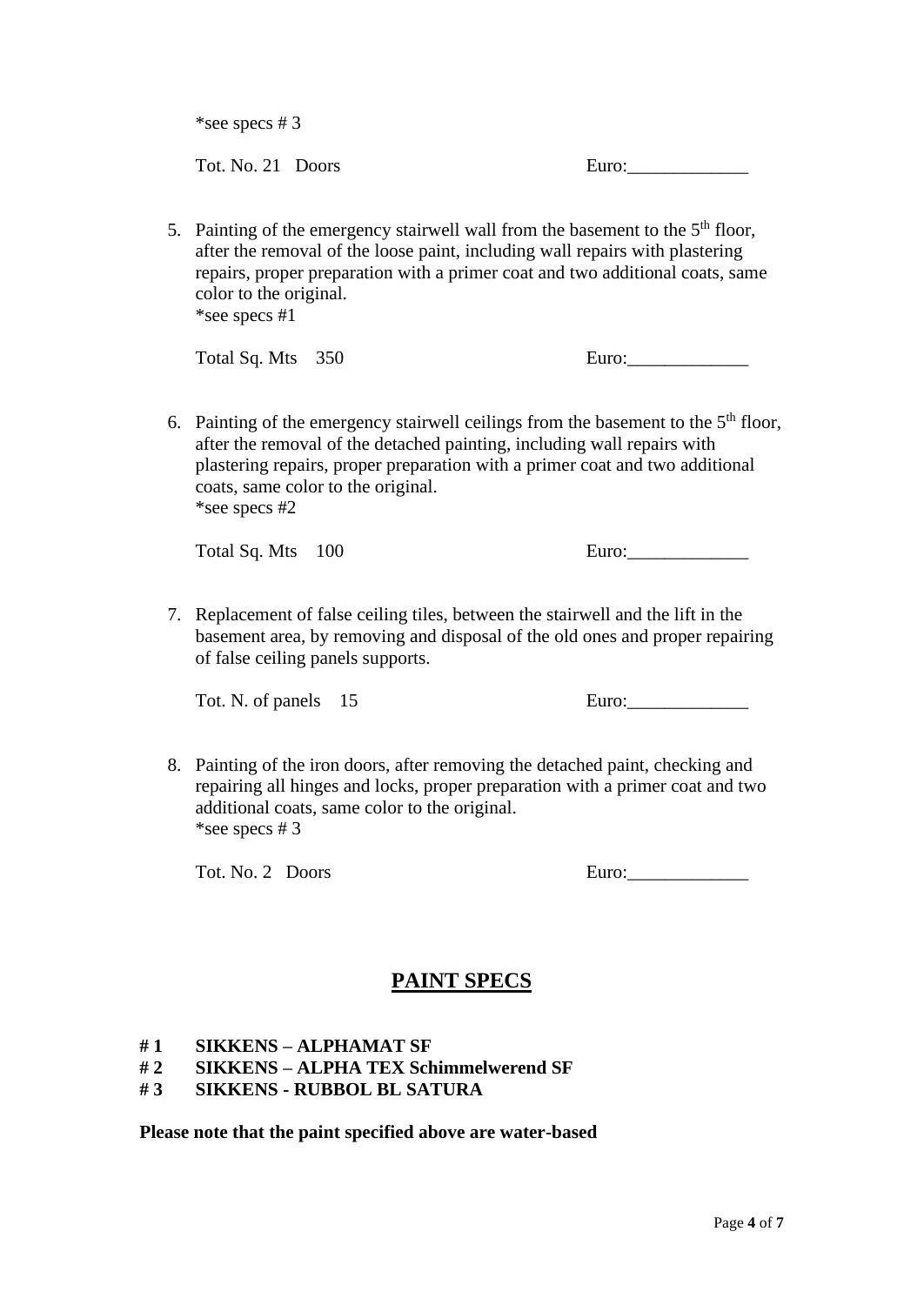### **Art. 2.3 LIMITATIONS**

The accomplishment of the project shall be restricted to the specific requests described in the Bill of Quantities.

## **Art 2.4 MATERIAL EQUIVALENTS**

The Contractor shall verify and ensure that all the materials supplied are new and without defects and that their use and/or installation is carried out using the best techniques and fully respecting the instructions supplied by the manufacturers. Special parts shall be manufactured solely by workshops that are highly qualified in that specific sector.

The makes indicated in attachment A, "List of Materials and Manufacturers" are intended as a point of reference and therefore, the words *or approved equivalent* are implicit. Selections implemented by the Contractor shall be approved in advance by the COR, after submission of samples and technical cards.

## CHAPTER 3 **SOLICITATION CHARACTERISTICS**

# **Art 3.1 CONTRACT PHASE**

Within one calendar week of the date of award, the Contractor shall submit the following documentation to the COR:

• A final and detailed work schedule of the various interventions and relative length of time required to carry out all the work requested in the contract.

• Designation of a single point of contact who will be in charge of the project on behalf of the contractor and who will be fully authorized to discuss and decide together with the COR any variations during the course of the project, both concerning methodology of the work and the supplies.

• A full list of workers complete with all bio-data, that will have access in the Consulate during the entire project. For security purpose, this list, including Company details, must be submitted with the estimate.

• After the date of award, the list of workers and supervisors has to be implemented with UNILAV documentation proofing of the current state of the workforce.

• Provide a copy of the insurance policy with adequate coverage amounts for liability for civilian casualty that may cause death or injury to persons or damage to property.

## **Art 3.2 IMPLEMENTATION PHASE**

• Normal working hours are from 08:00 to 17:00 during weekdays. Any work to be carried out after normal working hours or during the week-end shall be agreed upon in advance with the COR in order to obtain all the necessary authorizations and approvals.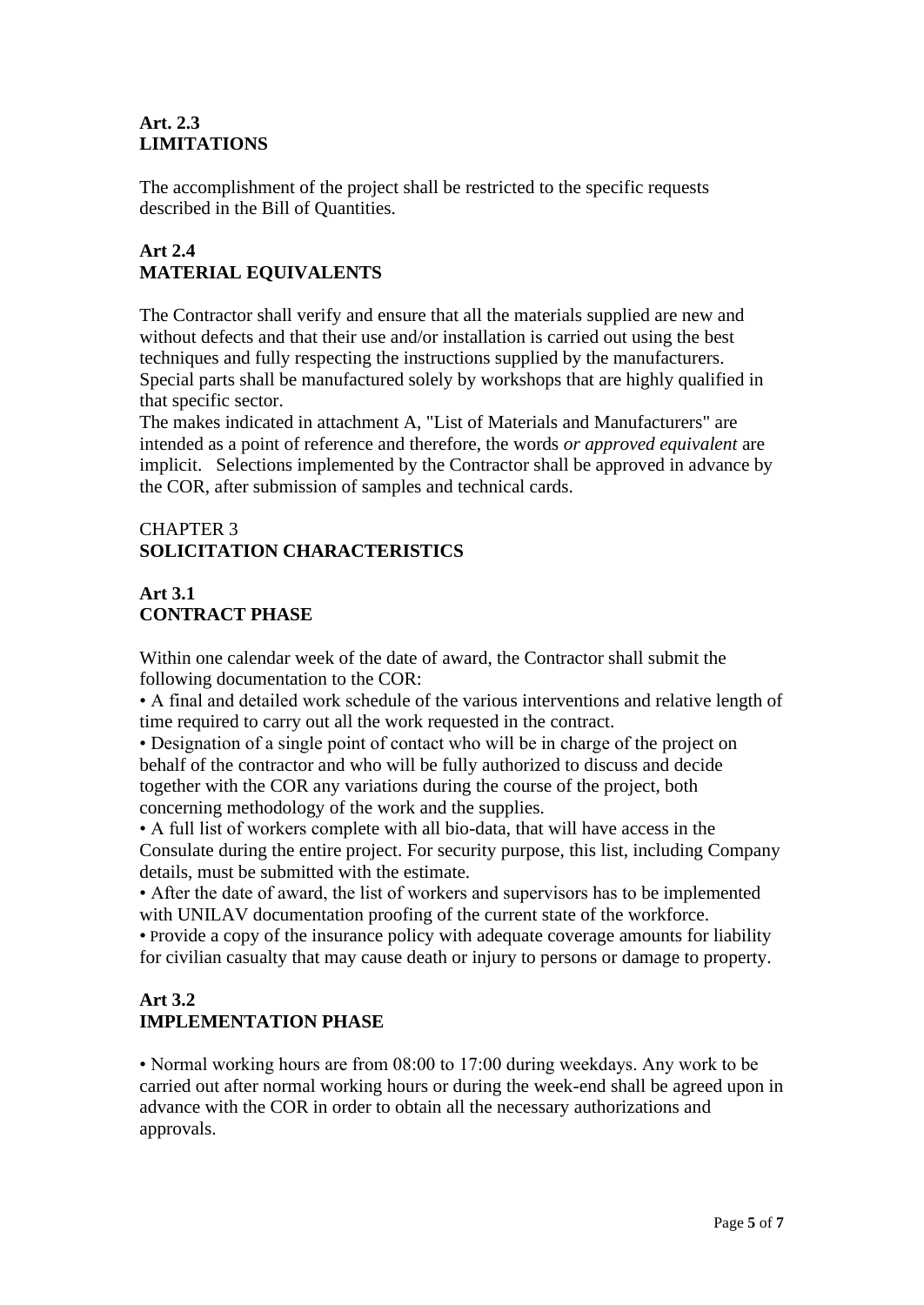• The work-site shall be kept as clean as possible by all kind of debris and dust, in case of abnormal dust during same phases, it is required the use of heavy plastic sheets and special fans to keep it under control.

• A professional cleaning service in all areas involved during the projects is required at the end of the project.

• Areas for storing material shall be agreed upon, together with the COR, based on logistical-operative criteria.

• Tests on the correct operation of the systems and consignment of parts of completed work shall be carried out in the presence of the person designated by the Contractor and someone authorized by the Consulate. The Contractor shall be responsible for drawing up the necessary delivery reports for the work and systems carried out and shall be subject to verification and acceptance by the COR.

### **Art 3.3 CONCLUSION PHASE**

• Once the project is completed a final inspection shall be carried out with representatives of the Contractor and the COR, in order to verify that the project has been carried out correctly, that it is in compliance with the technical specifications and that the systems operate correctly.

• The Contractor guarantees its work for **one year** and will undertake any repairs or adjustments to the installations within a reasonable time frame as required.

### **Art. 3.4 PARKING**

Parking is allowed inside the Government property grounds only for 2 checked vehicles and by communicating at least 2 days in advance to the COR, depending on space availability and/or special circumstances. It is the Contractor's responsibility to provide correct information relating to vehicles makes, models, license plates etc., in case of any lack of required information, Contractor vehicles will be parked at Contractor's own expense outside the Government property. Loading and unloading operations will be guaranteed and undertaken using only one vehicle at a time.

## **Art. 3.5 WORK PROGRESS**

In general, the Contractor shall have the faculty of developing the work in the way he believes more convenient and shall hand it over completed within the terms of the contract, as long as, in the opinion of the Project Manager, this is not detrimental to the outcome of the project and the interests of the Administration.

The Administration reserves the right to request that a specific task be carried out within a pre-determined period of time, or to dispose the order of the performance of the work in the way it deems more convenient, especially in relation to requirements depending on the performance of work and delivery of supplies excluded from the contract, without the Contractor having the possibility to refuse or ask for special compensation.